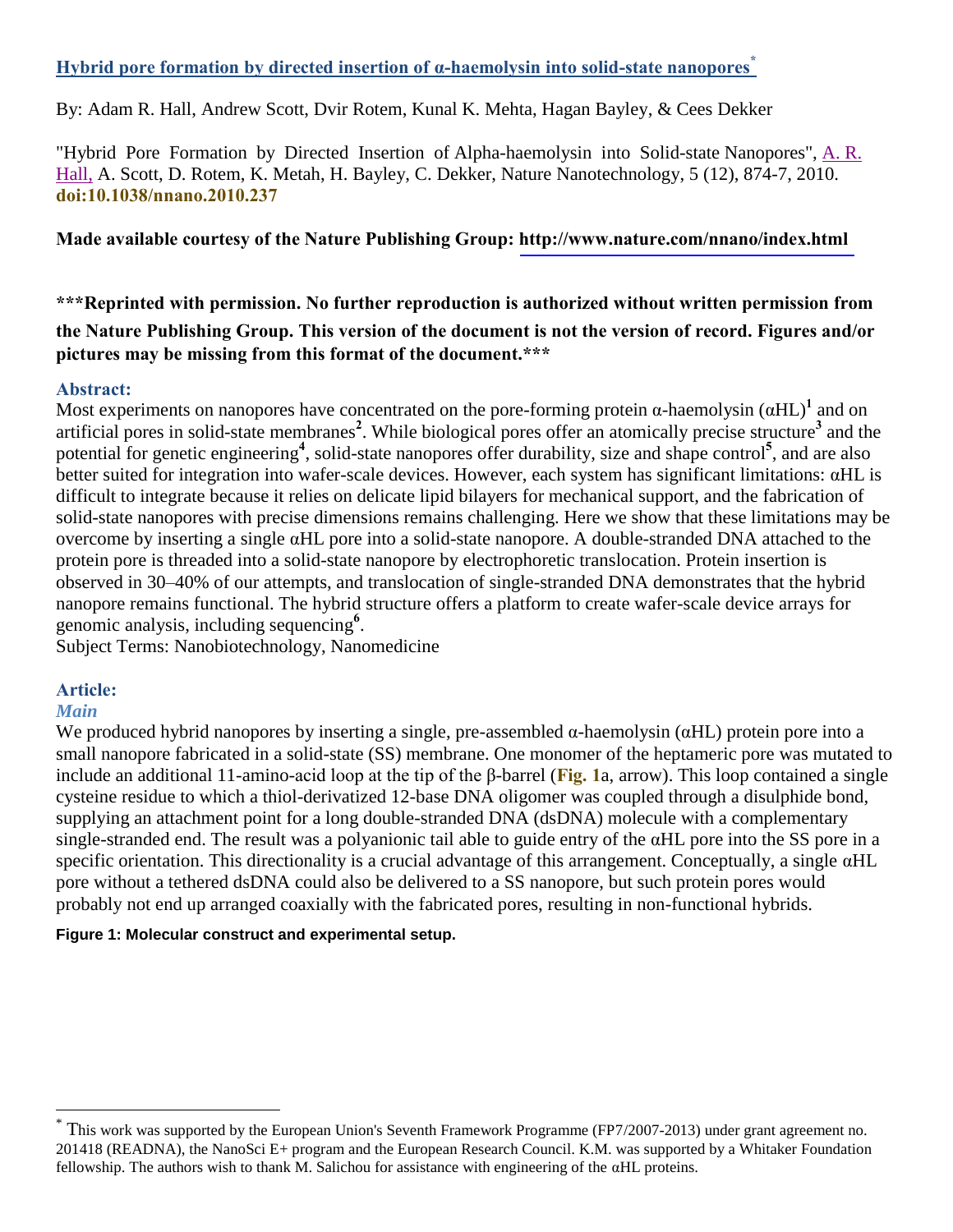

**a**, αHL heteroheptamer with a 3 kbp dsDNA attached via a 12-nucleotide oligomer to one protein subunit. The arrow indicates the position of the disulphide at the connection point (see text). **b**, Experimental setup, in which protein-conjugated dsDNA is electrophoretically translocated through a narrow SS nanopore.

Insertion of the αHL/dsDNA construct was achieved by electrophoretic translocation (Fig. 1b). A single SS nanopore was first fabricated within a thin SiN membrane. This was used as a barrier between two reservoirs of ionic solution, with the SS pore as the only connection between the two sides. Application of an electrical potential across the membrane therefore sets up a field that is highly localized to the pore and is able to pull charged molecules through it. Importantly, these SS nanopores are fabricated with a diameter of 2.4–3.6 nm, large enough to allow the guiding dsDNA and the stem of the mushroom-shaped αHL protein pore to enter, but too small to allow the αHL cap to pass. Therefore, a dsDNA molecule will be threaded through the nanopore, pulling the attached αHL until it is stopped, mechanically, by the constriction. This will leave the cap facing the *cis* side of the membrane and the β-barrel facing the *trans* side. The small size of the SS nanopore also ensures that the dsDNA cannot be folded<sup>7</sup> during threading, which would lead to steric hindrance of the seal between the αHL pore and the surface of the SiN membrane.

In a typical insertion experiment, we first observe some transient changes in the measured conductance of the SS pore (Fig. 2a, I), characteristic of dsDNA translocation through a small SS nanopore<sup>8</sup> (Supplementary Fig. S1). These events arise from unconjugated dsDNA in the measurement solution. Such events are typically followed by a brief plateau of lower conductance (Fig. 2a,II) and then an irreversible transition to a much lower conductance level (Fig. 2a,III). We interpret the brief ( $\leq 500$  ms) plateau in phase II as a result of  $\alpha$ HLconjugated dsDNA in the pore while the protein interacts with the surrounding membrane surface and settles into position. This is supported by the fact that this plateau is always observed at about the same conductance level as the preceding dsDNA events (Supplementary Fig. S2). The final (phase III) conductance level has an average value of  $1.0 \pm 0.5$  nS (taken over 21 observed capture events, each in a unique SS nanopore; Supplementary Fig. S3), in good agreement with the 1.0 nS conductance of αHL in lipid bilayers under the same solvent conditions<sup>9, 10</sup>. The variation in conductance between individual hybrid pores is probably a result of leakage currents around the αHL or slight deformation of the protein upon insertion.

#### **Figure 2: Directed** α**HL insertion.**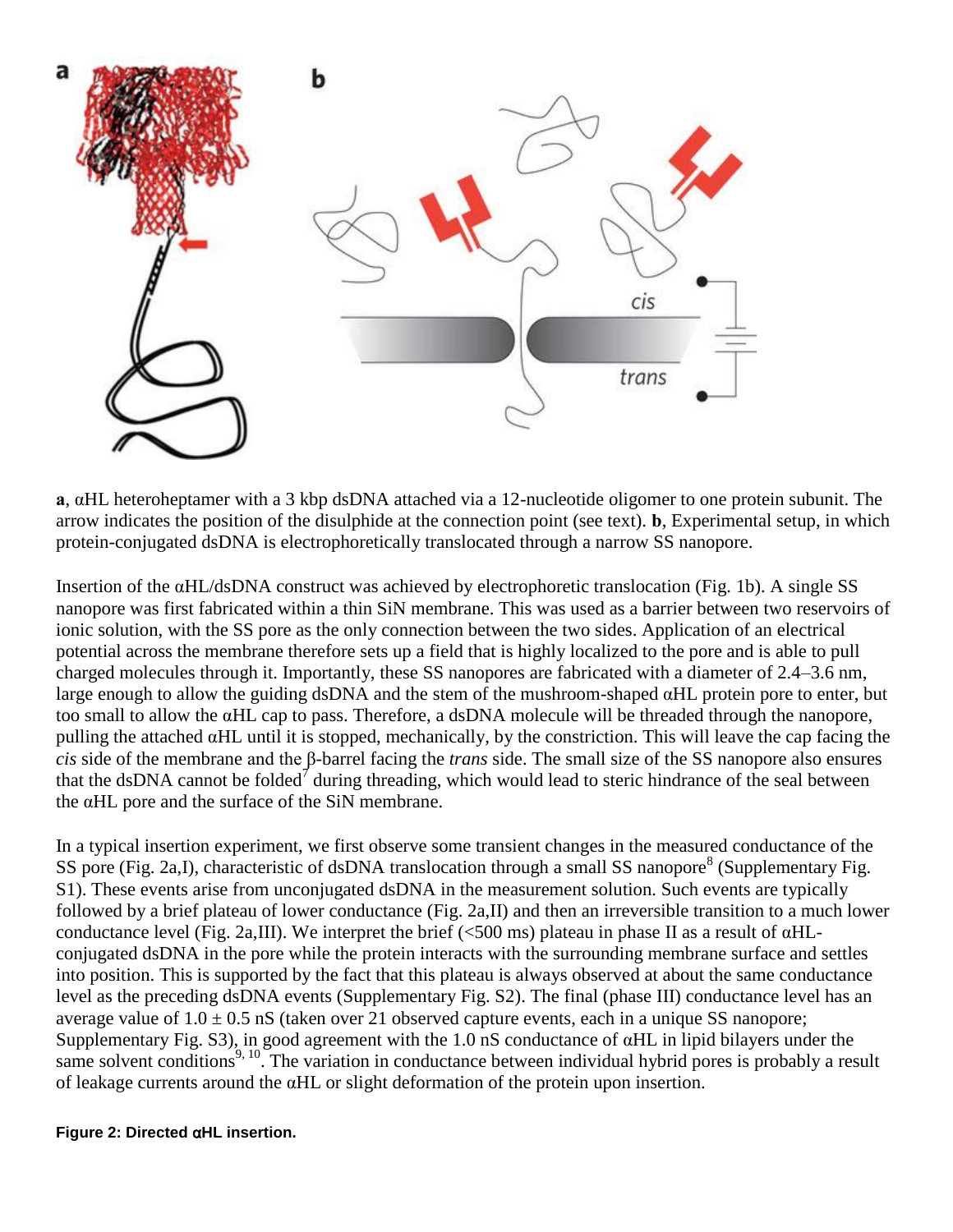

**a**, A typical event, in which an αHL protein pore inserts into a SS nanopore. The figure shows unconjugated dsDNA translocations (I), followed by a brief plateau indicating 'pre-insertion' (II), and finally a stable, low conductance level (III). A voltage of  $V = -600$  mV was applied to the *cis* chamber. Top: sketches of the three phases in the insertion process. **b**, *I*–*V* response of a SS nanopore before (black) and after (red) insertion of αHL, demonstrating stability under both positive and negative applied voltages. Linear fits (solid lines) yield a resistance increase from 143 MΩ to 815 MΩ upon insertion.

Successful insertion is affected by many factors. For instance, to accommodate the protein, the initial SS nanopore must be stable within the narrow range of diameters given above. With small-diameter nanopores, changes in size and shape have been observed in solution over time due to surface rearrangement<sup>11</sup>, which sometimes cause the SS nanopore to grow beyond the nominal size for hybrid pore production. Regardless, we observed protein insertion in 30–40% of our attempts (21 of ~60 pores). The final configuration of hybrid pores has been observed to be stable for as long as several hours, or even days (Supplementary Fig. S4). Stability could probably be improved through the use of covalent crosslinking between the protein and the SS membrane, but the hybrid structures realized in bare SS pores already demonstrate good stability under both positive and negative applied voltages (Fig. 2b).

αHL itself has a slightly positive net charge, as measured by its translocation through a 30-nm-wide SS nanopore under a positive potential (data not shown). Unconjugated proteins therefore never enter the nanopore, as they are not electrophoretically transported by the application of a negative potential to the *cis* chamber. Furthermore, the added hydrodynamic drag associated with the bulky αHL ensures that the protein approaches the pore only after the dsDNA has passed through it, in a manner that leaves the protein lodged in the constriction.

Following protein insertion, no further transient conductance changes are observed. This suggests that a single  $\alpha$ HL pore has been inserted in the SS pore mouth, because the 1.4-nm inner diameter of the protein pore<sup>3</sup> is insufficiently large to allow dsDNA (diameter, 2.2 nm) to pass. Combined with the above conductance measurements, this observation is strong evidence that a single αHL pore is introduced into the SS nanopore rather than, for instance, knotted dsDNA. To demonstrate that the αHL pore is functional in the hybrid structure, we investigated the translocation of single-stranded DNA (ssDNA) as a test molecule for size selectivity. As demonstrated previously<sup>9, 10</sup>, with a diameter of ~1.2 nm, ssDNA molecules are able to translocate through the narrow aperture of the αHL pore, and would result in translocation events if the hybrid structure were functional.

Indeed, upon the addition of single-stranded poly(dA)<sup>100</sup> oligomers (1 ng µl−1) to the *cis* side of the chamber, transient conductance blockades are observed (Fig. 3a), indicating the passage of individual nucleic acid molecules and, importantly, demonstrating the presence of a functional, non-denatured αHL protein within the structure. Translocation events through the hybrid pore are easily resolvable with a good signal-to-noise ratio.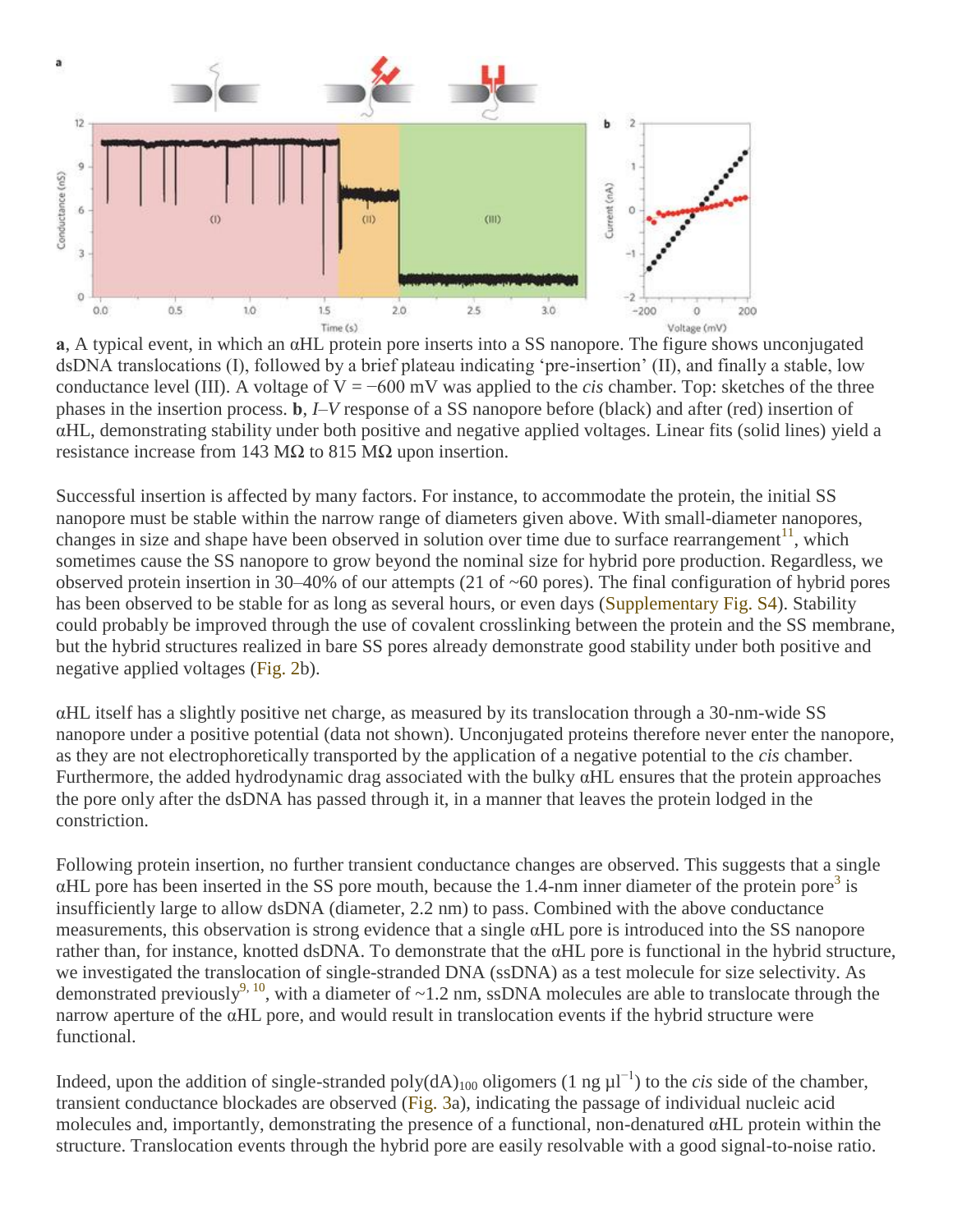

We note that Fig. 2a shows an increase in current noise following insertion of αHL, but this is not always the case (cf. Supplementary Fig. S2). Indeed, we observe that lowfrequency (1/*f*) noise after αHL insertion can vary slightly compared with that of the original pore, but highfrequency noise  $(>1$  kHz) usually remains unchanged (Supplementary Fig. S5). The latter is due to charge noise associated with the large SS membrane in contact with the measurement buffer $^{12}$ , which suggests that noise levels approaching those of lipidbound αHL could be achieved through previously demonstrated methods such as polydimethylsiloxane (PDMS) coating of the chip<sup>13</sup>.

**Figure 3: DNA translocation through a hybrid** α**HL**/**SS nanopore.** 

**a**, Recorded current trace through a hybrid nanopore  $(V = -300$  mV, applied to the *cis* side), showing the baseline conductance directly after insertion (left) and events upon the addition of  $poly(dA)_{100}$  (middle). On the right is an expanded view of a typical event (the red line indicates a square pulse fit). **b**, Event distribution of

 $poly(dA)_{100}$  translocations, with conductance blockade values ( $\Delta G$ ) and dwell times ( $\Delta t$ ) represented as histograms above and to the right, respectively. Solid lines represent Gaussian fits to the data.

The distribution of ssDNA events recorded in a hybrid nanopore is shown in Fig. 3b (see also Supplementary Fig. S6). The measured current blockade ( $\Delta G$ ) of these poly( $dA$ )<sub>100</sub> translocation events (Fig. 3b, top) follows a bimodal distribution, consistent with previous measurements on  $\alpha$ HL pores in lipid bilayers<sup>10</sup>. Gaussian fits yield peaks centred at 0.3 and 0.6 nS, which differ somewhat from previous experiments on αHL pores in lipid bilayers, which yielded peaks at 0.8 and 0.9 nS (ref. 10). This, again, might be attributable to some leakage current around the body of the protein or deformation induced by the insertion. We find a dwell time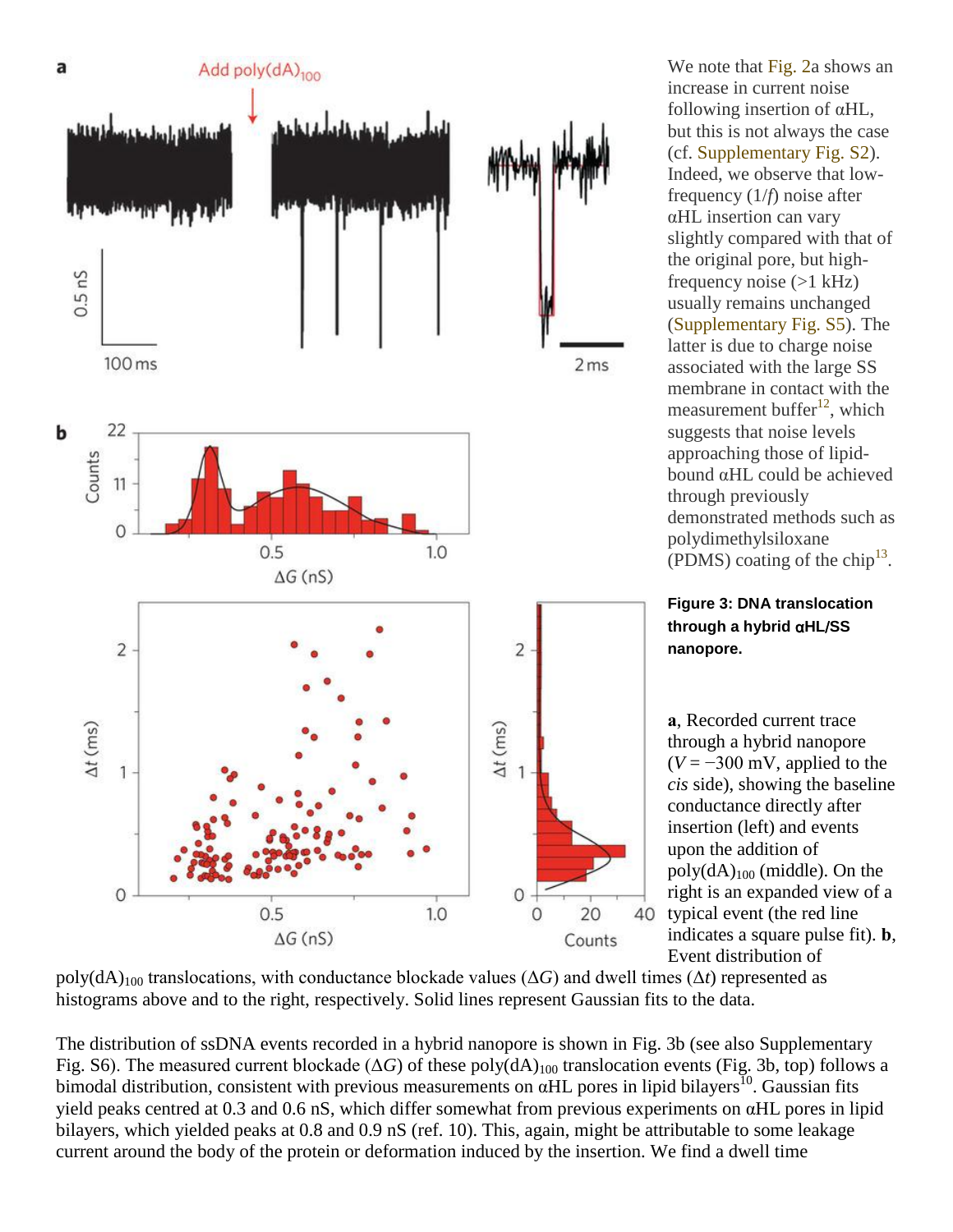distribution (Fig. 3b, bottom right) with a peak value of 360 µs, in excellent agreement with the characteristic dwell time of 330 µs reported previously<sup>10</sup>.

In summary, we have shown that individual αHL protein pores can be inserted into a SS nanopore in a controlled manner to form a functional hybrid nanopore that combines the precise structure and protein engineering possibilities associated with a biological pore with the robustness and potential required for the fabrication of an integrated device. We present three main pieces of evidence for this. First, upon insertion, the measured conductance falls to a level that agrees well with that for αHL pores in lipid bilayers. Second, at this low conductance level, there are no further signatures of translocation when only dsDNA is present in the solution. Finally, the introduction of ssDNA oligomers once again produces translocation events, demonstrating protein functionality. Without the delicate bilayer, our hybrid structures are found to be durable. For example, as a test of mechanical strength, a large voltage applied across an undrilled SS membrane yields a failure voltage of  $\sim$ 3 V (Supplementary Fig. S7); the highest reported voltage stability for lipid bilayers is  $\sim$ 800 mV in a micropipette system $^{14}$ .

Importantly, incorporating the biological pore into a solid-state device opens up avenues towards the creation of wafer-scale parallel device arrays that may be useful for genomic sequencing. Future efforts towards this end will concentrate on establishing the techniques proven useful for nucleotide-specific measurements with αHL in lipid bilayers<sup>6</sup> into arrays of individually addressable SS nanopores. Furthermore, our measurements show that the αHL protein pore can be studied outside a lipid bilayer without lateral diffusion. In such a format, the hybrid system could be used to measure the force<sup>15</sup> on a single molecule within a biological pore, a physical quantity central to an understanding of the translocation process. In addition, the platform that we have established here can potentially be expanded to study different membrane proteins (transporters, receptors, and so on) through solubilization and similar attachment to a polyanionic molecule.

# *Materials and Methods*

## **Solid-state nanopores**

Thin (20 nm), freestanding membranes of silicon nitride were formed in silicon wafers using common microfabrication techniques<sup>16</sup>. The tightly focused beam of a transmission electron microscope (300 kV; beam diameter, 3.5 nm) was then used to locally ablate the membrane surface and form a single nanopore. Pore size was controlled by blanking the electron beam upon formation of a pore with the desired dimensions. Pore diameters ranged between 2.4 and 3.6 nm to ensure an optimal fit to the αHL pore. These diameters correspond to pore resistances of ~140–190 MΩ under our buffer conditions (see below). Immediately after pore formation, the membrane chip was stored in a 50% ethanol/water solution until use so as to maintain cleanliness.

# **Engineered αHL pores**

Monomeric αHL was produced with a cysteine-containing 11-amino-acid loop (GGSSGCGSSGG) replacing residue 129, and an extension of 8 Asp at the C-terminus. These monomers were mixed with M113N mutant αHL monomers<sup>4</sup> and allowed to form heteroheptameric protein pores on rabbit red blood cell membranes. The membrane-bound proteins were then separated by sodium dodecyl sulphate polyacrylamide gel electrophoresis (SDS PAGE)<sup>17</sup> to obtain pores with subunits in a ratio of 1:6 ( $\alpha$ HL<sub>Cys</sub>: $\alpha$ HL<sub>M113N</sub>), which were extracted from the gel into buffer containing 10 mM Tris-HCl, 2 mM EDTA, pH 8.5 (TE 8.5 buffer), 0.1 mM dithiothreitol (DTT) and 0.1% SDS. DTT was then removed by means of buffer replacement using centrifugal ultrafiltration (Microcon YM10). The material was stored at −80 °C between successive steps. Electrical measurements on these heteroheptamers showed that they form active pores in lipid bilayers.

In a separate process, 1 mM thiolated DNA oligomers with the sequence 5′-GGGCGGCGACCT-thiol (Sigma) in 100 µl TE buffer (pH 8.5) was treated with 10 mM DTT for 1 h at room temperature. Excess DTT was removed by five cycles of adding 200 µl ethyl acetate, vortex mixing, centrifuging at 13,000 r.p.m. for 1 min, and removal of the organic phase. The oligomers were passed over a Bio-Spin P6 column (BioRad) pretreated with TE 8.5 buffer and then incubated with 10 mM 2,2'-dipyridyl disulphide (Aldrich) for 1.5 h at room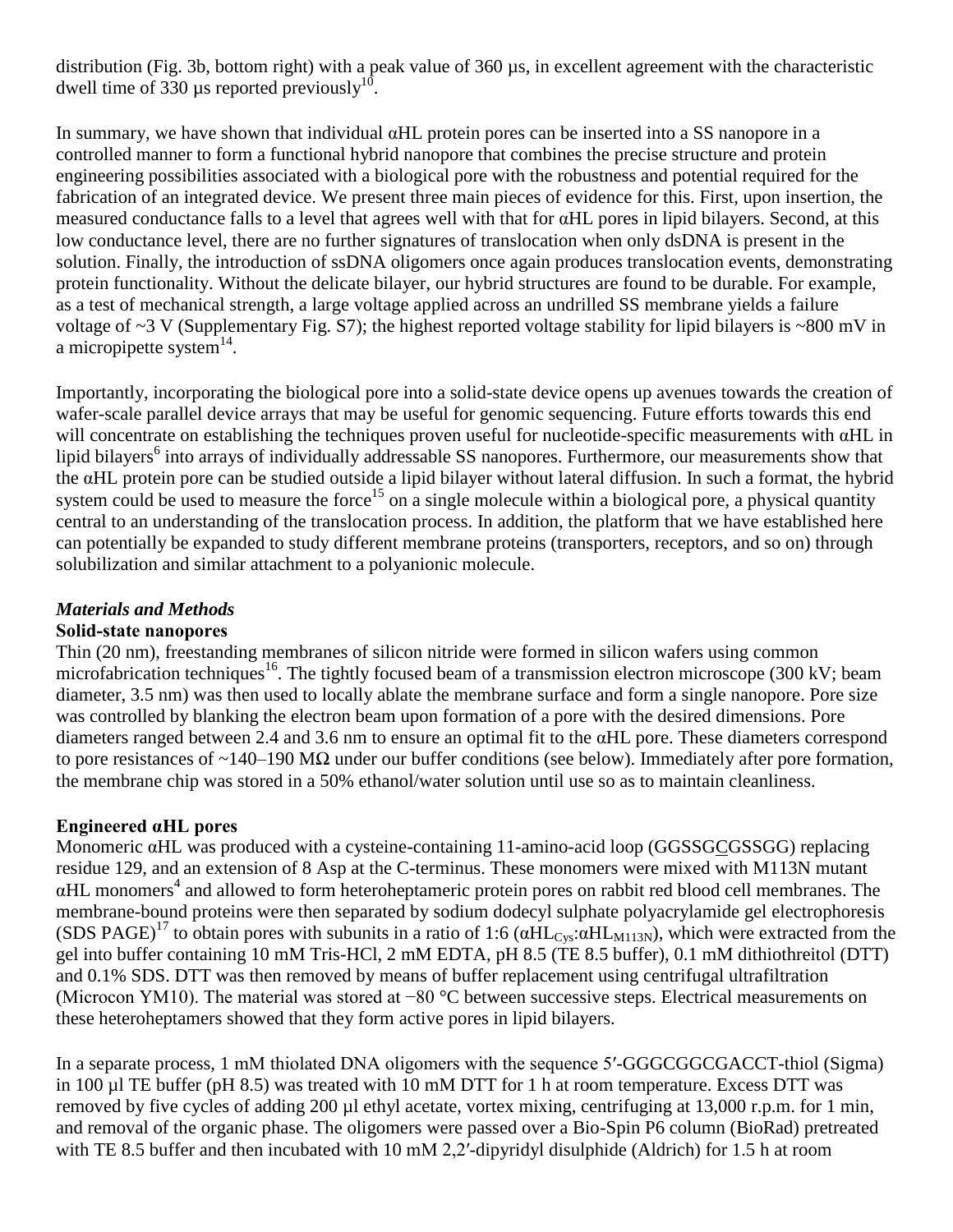temperature. Excess dipyridyl disulphide was removed by five cycles of adding 200 µl diethyl ether, vortex mixing, centrifuging at 13,000 r.p.m. for 1 min, and removal of the organic phase. Activated oligomers were added to the purified heteroheptamers, followed by a centrifugal ultrafiltration (Microcon YM50) to remove excess DNA. The material was stored at −80 °C before use.

## **Protein–DNA construct**

λ-phage DNA (New England Biolabs) was digested with the restriction enzyme SfoI. This enzyme leaves blunt ends, resulting in two fragments (45679 bp *cos*L and 2823 bp *cos*R), each with a 12-nt overhang. Gel purification was performed to select the smaller fragment (overhang sequence 5′-AGGTCGCCGCCC), which was subsequently hybridized with the complementary oligomer attached to the heteroheptamer described above by incubation for 30 min at room temperature.

## **Ion current measurements**

A chip with a single solid-state nanopore was mounted in a custom flow cell, and measurement solution (1 M KCl, 10 mM Tris buffer, pH 8.0) was added to both sides of the membrane. Electrical measurements were performed using Ag/AgCl electrodes attached to a patch-clamp amplifier (Axopatch 200B, Axon Instruments). Signals were acquired at 200 kHz and low-pass-filtered at 20 kHz before digitization. For the poly $(dA)_{100}$ translocation experiments in Fig. 3 and Supplementary Fig. S6, the conductance blockade (Δ*G*) of each event was defined as the difference between the average baseline and the average event level  $(G_0 - G_{\text{event}})$ .

## *References*

Branton, D. et al. The potential and challenges of nanopore sequencing. Nature Biotechnol. 26, 1146–1153 (2008).

Dekker, C. Solid-state nanopores. Nature Nanotech. 2, 209–215 (2007).

Song, L. Z. et al. Structure of staphylococcal alpha-hemolysin, a heptameric transmembrane pore. Science 274, 1859–1866 (1996).

Bayley, H. & Jayasinghe, L. Functional engineered channels and pores. Mol. Membr. Biol. 21, 209–220 (2004).

Storm, A. J. et al. Fabrication of solid-state nanopores with single-nanometre precon. Nature Mater. 2, 537–540 (2003).

Clarke, J. et al. Continuous base identification for single-molecule nanopore DNA sequencing. Nature Nanotech. 4, 265–270 (2009).

Storm, A. J. et al. Fast DNA translocation through a solid-state nanopore. Nano Lett. 5, 1193–1197 (2005).

Wanunu, M. et al. DNA translocation governed by interactions with solid-state nanopores. Biophys. J. 95, 4716–4725 (2008)

Akeson, M. et al. Microsecond time-scale discrimination among polycytidylic acid, polyadenylic acid, and polyuridylic acid as homopolymers or as segments within single RNA molecules. Biophys. J. 77, 3227–3233 (1999).

Meller, A. et al. Rapid nanopore discrimination between single polynucleotide molecules. Proc. Natl Acad. Sci. USA 97, 1079–1084 (2000).

van den Hout, M. et al. Controlling nanopore size, shape and stability. Nanotechnology 21, 115304 (2010).